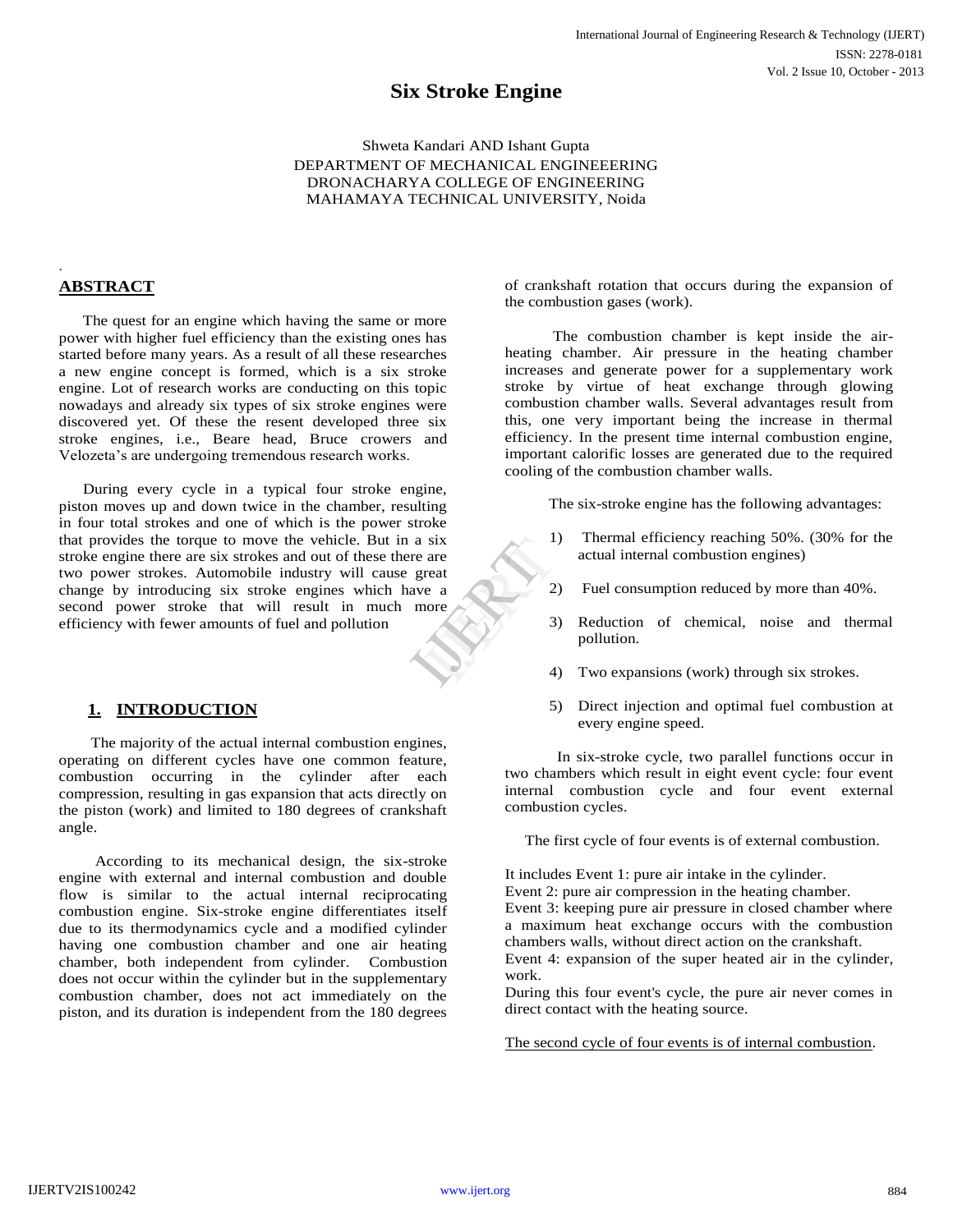It includes Event 5: re-compressions of pure heated air in the combustion chamber.

Events 6: fuel injection and combustion in closed combustion chamber, without direct action on the crankshaft.

Events 7: combustion gases expanding in the cylinder, work.

Event 8: combustion gases exhaust.

During these four events, the air comes in direct contact with the heating source.



## **2. TYPES OF SIX STROKE ENGINE**

#### A Single piston designs

 These designs use a single piston per cylinder, like a conventional two- or four-stroke engine. A secondary, nondetonating fluid is injected into the chamber, and the leftover heat from combustion causes it to expand for a second power stroke followed by a second exhaust stroke.

#### A.1 Griffin six-stroke engine

 Heated exhaust-jacketed external vapuriser, into which fuel was sprayed, was the main principle of working of griffin six stroke engines. The temperature was held around 550 °F, sufficient to vapourise the oil but not to break it down chemically. This fractional distillation supported the use of heavy oil fuels, the unusable tars and asphalts separating out in the vapouriser.

#### A.2 Bajulaz six-stroke engine

 The Bajulaz six-stroke engine is similar to a regular combustion engine in design. There are, however, modifications to the cylinder head, with two supplementary fixed capacity chambers: a combustion chamber and an air preheating chamber above each cylinder. The combustion chamber receives a charge of heated air from the cylinder; the injection of fuel begins an isochoric (constant-volume) burn which increases the thermal efficiency compared to a burn in the cylinder.

#### A.3 Velozeta six-stroke engine

 In a Velozeta engine, fresh air is injected into the cylinder during the exhaust stroke, which expands by heat and therefore forces the piston down for an additional stroke. The valve overlaps have been removed and the two additional strokes using air injection provide for better gas scavenging.

### A.4 NIYKADO Six Stroke Engine

 This is the only engine that is categorized as a fully working prototype. The first prototype was developed in 2004, which used only two valves. The second prototype, developed in 2007, was an improved design using four valves.

#### A.5 Crower six-stroke engine

 In a six-stroke engine prototyped in the United States by Bruce Crower, water is injected into the cylinder after the exhaust stroke and is instantly turned to steam, which expands and forces the piston down for an additional power stroke. Thus, waste heat that requires an air or water cooling system to discharge in most engines is captured and put to use driving the piston

#### B Opposed piston designs

 These designs use two pistons per cylinder operating at different rates, with detonation occurring between the pistons. power strong sy<br>
put to use<br>
put to use<br>
put to use<br>
B Opposition<br>
B Opposition<br>
These<br>
different<br>
the pistons.

#### B.1 Beare Head

 The term "Six Stroke" was coined by the inventor of the Beare Head, Malcolm Beare. The technology combines a four stroke engine bottom end with an opposed piston in the cylinder head working at half the cyclical rate of the bottom piston. Functionally, the second piston replaces the valve mechanism of a conventional engine.

#### B.2 M4+2

 The M4+2 engines have much in common with the Beare Head engines, combining two opposed pistons in the same cylinder. One piston works at half the cyclical rate of the other, but while the main function of the second piston in a Beare Head engine is to replace the valve mechanism of a conventional four stroke engine, the M4+2 takes the principle one step further.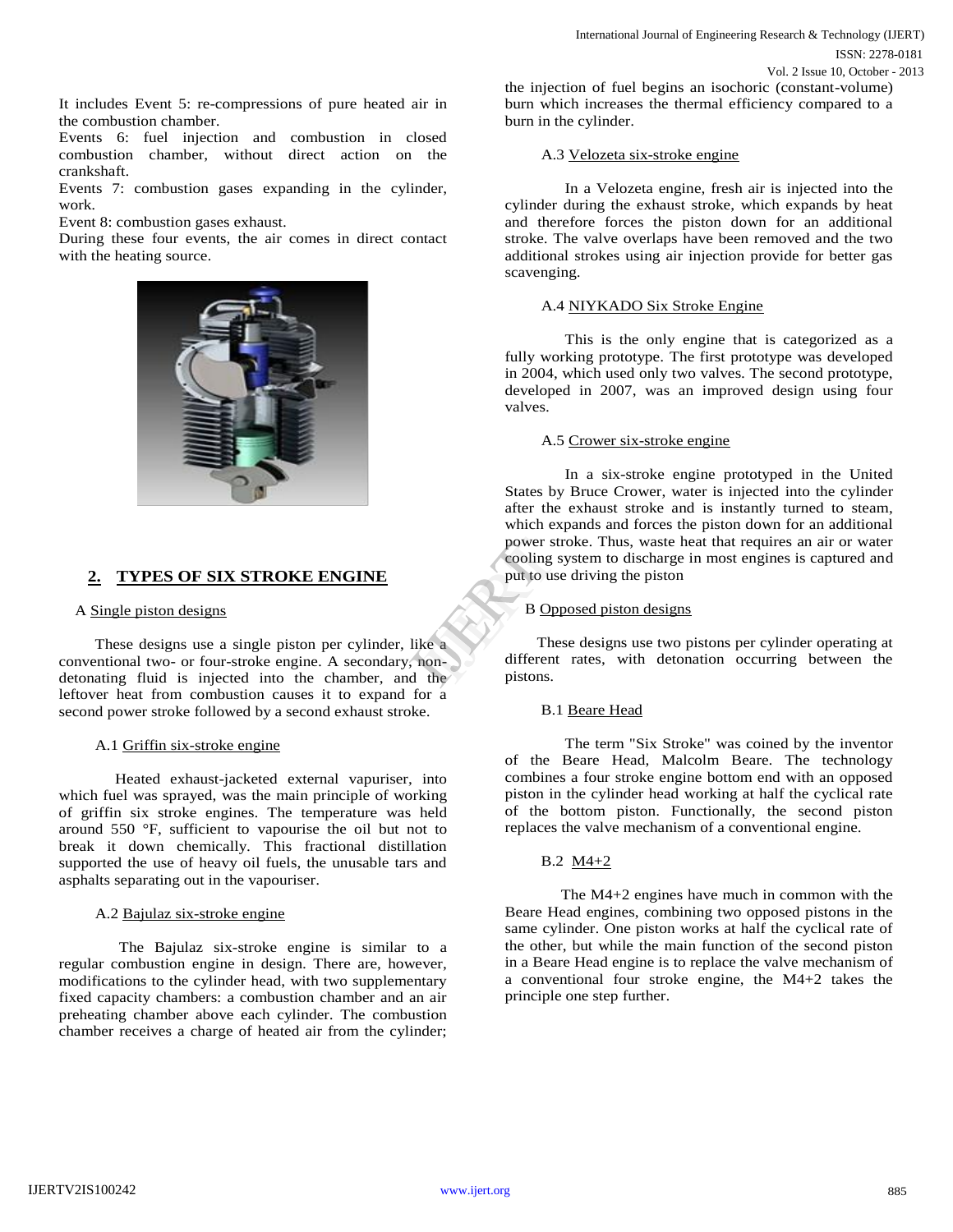#### B.3 Piston charger engine

 In this engine, similar in design to the Beare head, a "piston charger" replaces the valve system. Piston charger perform the work of charging the main cylinder and simultaneously it control the inlet and outlet opening which leads to no loss of air and fuel in the exhaust. In the main cylinder, combustion takes place every turn as in a twostroke engine and lubrication as in a four-stroke engine. Fuel injection can take place in the piston charger, in the gas transfer channel or in the combustion chamber.

### **3. PRINCIPLE OF SIX STROKE ENGINE**

 A six stroke engine describes a number of different approaches in the internal combustion engine to capture the waste heat from the four stroke Otto cycle and use it to power an additional power and exhaust stroke of the piston. Designs either use steam or air as the working fluid for the additional power stroke. As well as extracting power, the additional stroke cools the engine and removes the need for a cooling system making the engine lighter and giving 40% increased efficiency over the Otto Cycle. The pistons in a six stroke engine go up and down six times for each injection of fuel .The six stroke engine has 2 power strokes, one fuel, one steam or air. The currently notable six stroke engine designs include Crower's six stroke engine, the Bajulaz engine and the Six-stroke engine The Beare Head engine is called a six stroke by its designer but stands apart from the others. It uses a second opposed piston in each cylinder which moves at half the cyclical rate of the main piston, thus giving six piston movements per cycle. It does not use any additional working fluid. After the exhaust stroke, instead of air/fuel mixture (as in case of petrol engines), fresh air is sucked into the cylinder from the air filter, and is removed during the sixth stroke. The valve overlaps have been removed and the additional two strokes have been provided for better scavenging, using air injection. The engine shows 40% reduction in fuel consumption and dramatic reduction in pollution. Its specific power is not less than that of a four-stroke petrol engine. The engine can run on a variety of fuels, ranging from petrol and diesel to LPG. An altered engine shows a 65% reduction in CO pollution when compared with the four stroke engine from which it was developed

### **4. MODIFICATION IN SIX STROKE ENGINE** Vol. 2 Issue 10, October - 2013

 Modifications are done to specific parts of conventional four stroke engine so that the new engine with six strokes works successfully. These modifications are:

#### 1) Crankshaft to Camshaft Ratio Modification

In conventional four stroke engine, the gear at crankshaft must rotate 720ο while the camshaft rotates 360ο to complete one cycle. For six-stroke engine, the gear at the Crankshaft must rotate 1080ο to rotate the camshaft 360ο and complete one cycle.

Hence their corresponding gear ratio is 3:1.

#### 2) Camshaft Modification

In the six stroke engine the 360 degree of the cam has been divided into 60 degree among the six-strokes. The exhaust cam has 2 lobes to open the exhaust valve at fourth stroke (first exhaust stroke) and at the sixth stroke to push out the steam.

#### 3) Cam follower modification

The bottom shape of regular follower has the flat pattern, which is suitable with the normal camshaft for four stroke engine. When reducing the duration of valve opening from 9000 to only 6000 the shape of the follower must be changed from flat to roller or spherical shape. kes, which is s<br>
oke engine. W<br>
the 9000 to c<br>
ead changed fr<br>
ach<br>
ain<br>
oes<br>
aust

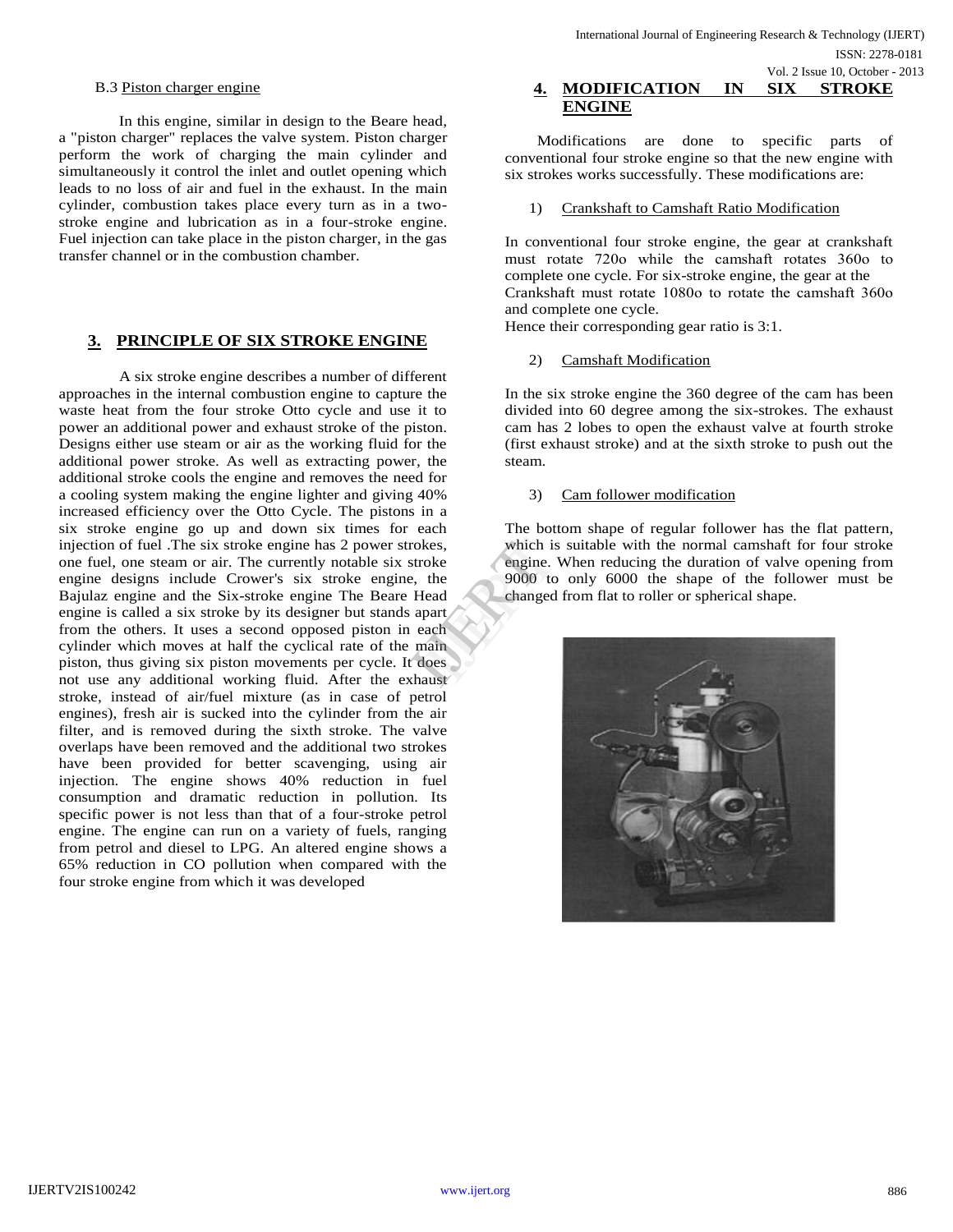### **5. WORKING OF SIX STROKE ENGINE**

Different working strokes of a six stroke engine are:

#### 1st stroke (suction stroke)

 The inlet valve is kept open. Due to cranking, Piston moves downward which results in the formation of a pressure difference due to which pure air enters the cylinder.

#### 2nd stroke (compression stroke)

 The inlet valve closes and the heating chamber valve opens. The piston moves upward due to cranking forcing air into heating chamber. The air at this stage is converted to high pressure.

#### 3rd stroke (1st power stroke)

 The combustion chamber valve opens and gases of combustion enter the cylinder.

#### 4th stroke (exhaust stroke)

 The exhaust valve opens. The piston moves upwards and the exhaust gases are removed via this valve.

#### 5th stroke (2nd power stroke)

 The chamber valve opens and the pure air now at high pressure and high temperature enters the cylinder which does work on the piston and hence it moves downward resulting in the  $2<sup>nd</sup>$  power stroke.

### $6<sup>th</sup>$  stroke  $(2<sup>nd</sup>$  exhaust stroke)

 Finally the combustion chamber valve opens. The piston moves upwards forcing the pure air into the combustion chamber.



## **6. FACTORS AFFECTING THERMAL EFFICIENCY AND FUEL CONSUMPTION**

- 1) The heat that is evacuated during the cooling of a conventional engine's cylinder head is recovered in the six-stroke engine by the air-heating chamber surrounding the combustion chamber.
- 2) After intake, air is compressed in the heating chamber and heated through 720 degrees of crankshaft angle, 360 degrees of which in closed chamber (external combustion).
- 3) The transfer of heat from the very thin walls of the combustion chamber to the air heating chambers lowers the temperature and pressure of the gases on expansion and exhaust (internal combustion).
- 4) Better combustion and expansion of gases that take place over 540 degrees of crankshaft rotation, 360° of which is in closed combustion chamber, and 180° for expansion.
- 5) The glowing combustion chamber allows the optimal burning of any fuel and calcinate the residues.
- 6) Distribution of the work: two expansions (power strokes) over six strokes, or a third more than the in a four-stroke engine. Extra light<br>
Inich<br>
Inich<br>
Inich<br>
Inich<br>
Inich<br>
Inich<br>
Inich<br>
Inich<br>
Inich<br>
Inich<br>
Inich<br>
Inich<br>
Inich<br>
Inich<br>
Inich<br>
Inich<br>
Inich<br>
Inich<br>
Inich<br>
Inich<br>
Inich<br>
Inich<br>
Initial<br>
Initial<br>
Initial<br>
Initial<br>
Initial<br>
Initial<br>
I
	- 7) Better filling of the cylinder on the intake due to the lower temperature of the cylinder walls and the piston head.
	- 8) Elimination of the exhaust gases crossing with fresh air on intake. In the six stroke-engines, intake takes place on the first stroke and exhaust on the fourth stroke.
	- 9) Large reduction in cooling power. The water pump and fan outputs are reduced. Possibility to suppress the water cooler.
	- 10) Less inertia due to the lightness of the moving parts.
	- 11) Lower oil temperature. With combustion taking place in a closed chamber, the high temperatures less stress the oil and the risk of dilution is reduced, even in cold starts. Since the six-stroke engine has a third less intake and exhaust than a four stroke engine, the depression on the piston during intake and the back
	- 12) Pressure during exhaust is reduced by a third. The gain in efficiency balances out the losses due to the passage of air through the combustion chamber and heating chamber valves, during compression of fresh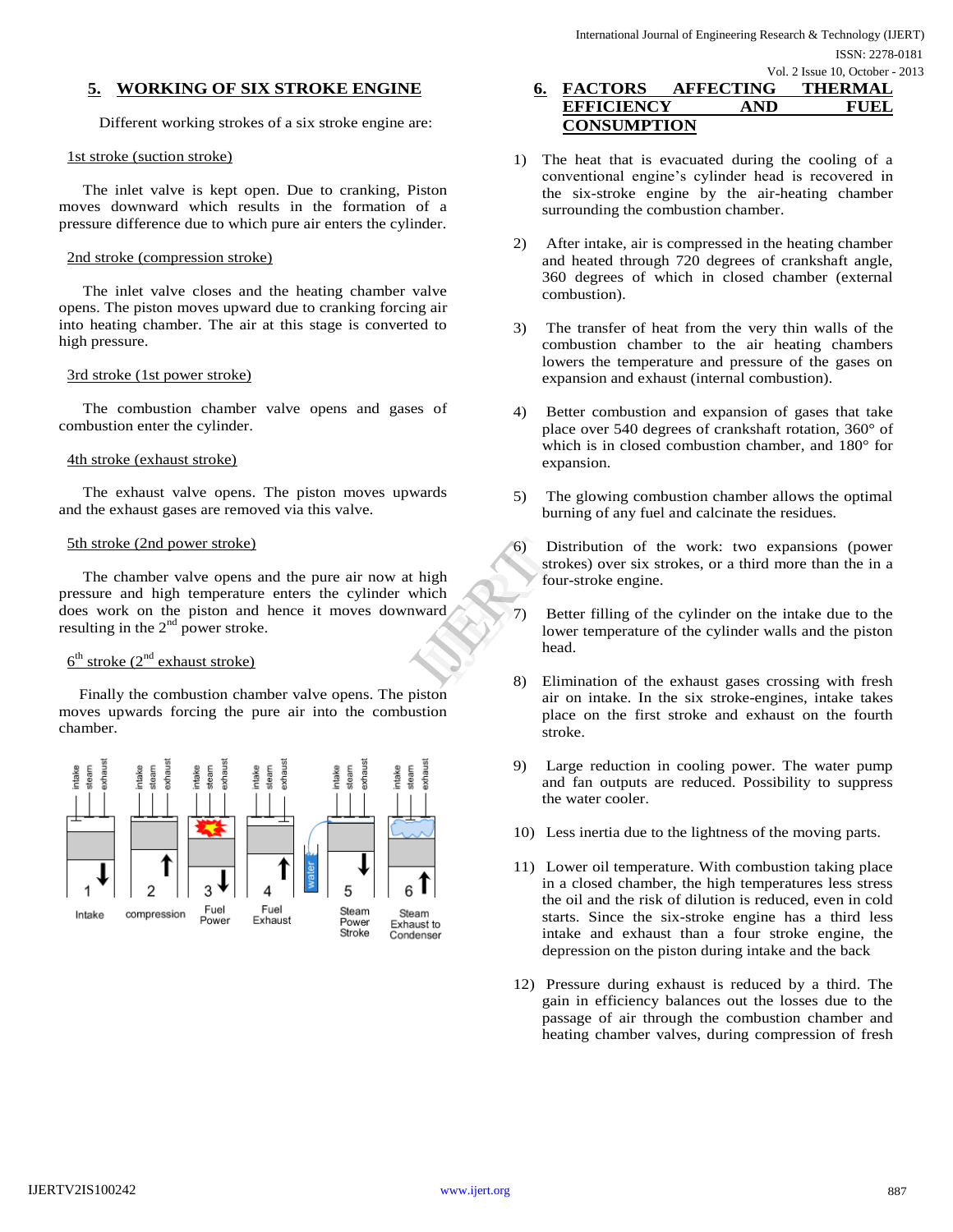and superheated air. Friction loss, in six stroke engine, is balanced due to better distribution of pressure on parts and elimination of direct combustion.

### **7. ADVANTAGES OF SIX STROKE OVER FOUR STROKE ENGINES**

Main advantages of the six-stroke engine

#### 1) Reduction in fuel consumption by at least 40%:

An operating efficiency of approximately 50%, hence the large reduction in specific consumption. The Operating efficiency of current petrol engine is of the order of 30%. The specific power of the six-stroke engine will not be less than that of a four-stroke petrol engine, the increase in thermal efficiency compensating for the issue due to the two additional strokes.

#### 2) Two expansions (work) in six strokes:

Since the work cycles occur on two strokes (3600 out of 10800) or 8% more than in a fourstroke engine (1800 out of 720), the torque is much more even. This lead to very smooth operation at low speed without any significant effects on consumption and the emission of pollutants, the combustion not being affected by the engine speed. These advantages are very important in improving the performance of car in town traffic.

#### 3) Dramatic reduction in pollution:

 Chemical, noise and thermal pollution are reduced, on the one hand, in proportion to the reduction in specific consumption, and on the other, through the engine's own characteristics which will help to considerably lower HC, CO and NOx emissions. Furthermore, its ability to run with fuels of vegetable origin and weakly pollutant gases under optimum conditions, gives it qualities which will allow it to match up to the strictest standards.

#### 4) Multifuel:

Multifuel par excellence, it can use the most varied fuels, of any origin (fossil or vegetable), from diesel to L.P.G. or animal grease. There occurs no problem in combustion due inflammability difference in six stroke engine. It's light, standard petrol engine construction, and the low compression ration of the combustion chamber; do not exclude the use of diesel fuel. Methanol-petrol mixture is also recommended.





Volume-angle diagram for six stroke engine.



Comparison of P-V diagram of 4-stroke and 6-stroke engine.